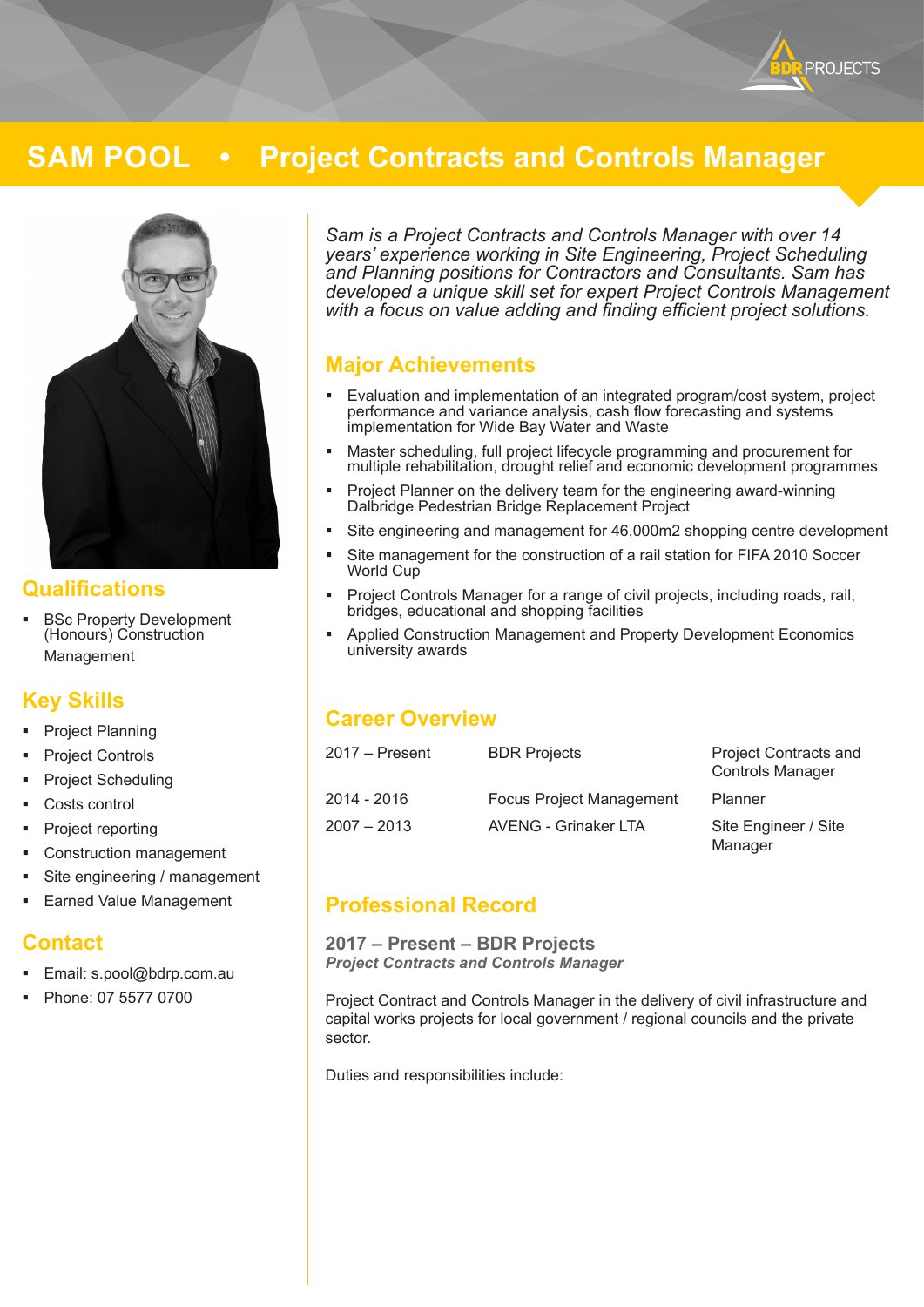

- Project planning and control
- Project scheduling
- Cost control
- Project reporting
- Tender preparation and evaluation
- Procurement management / administration
- Design management / administration
- Contract management / administration
- Master programme compilation
- Budget and cost control
- Design management / administration
- Construction management
- Earned Value Management

Sam's recent project experience includes:

- Fraser Coast Regional Council (Wide Bay Water and Waste Department) Capital works delivery programing and cost management reporting
- Toowoomba Regional Council (Waste Infrastructure Plan Programme) Master programme and detailed site programme development, programme status updates, cost control and Earned Value Management, cost estimation and project cash flow determination in alignment with programme schedule, monthly reporting, review and updating of project management plans
- Maroochydore City Centre Redevelopment Contract administration and project master programme development and contractor program assessment
- Noosa Shire Council Building conditions assessment survey for maintenance and replacement costing
- Mornington Shire Council Civil infrastructure development programme, contract procurement and execution, project programme development and monitoring

#### **2014 – 2016 – Focus Project Management** *Planner*

#### **Department of Cooperative Governance and Traditional Affairs**

Small town rehabilitation development programme, drought relief programme and local economic development programme

Duties and responsibilities included:

- Developing master schedule, and producing individual detailed site programs
- Full project lifecycle programming
- Overlaying detailed programs to meet the milestones objectives of the department
- Ascertaining the design requirements
- Procurement of professional services for the various sub-projects
- Overlay functional areas and balance of the resource

#### **Workshop Mall Upgrade and Refurbishment**

Install new shop fronts to all shops, including some re-configuration and to upgrade all the mall and food court areas

Duties and responsibilities included:

- Resequencing of appointed contractor program (project had fallen behind program)
- Fortnightly progress update and reporting
- Monitor critical path and analyse float

### **Dalbridge Pedestrian Bridge Replacement**

Replacement of an existing structural steel pedestrian bridge over passenger rails, freight rail lines and a motorway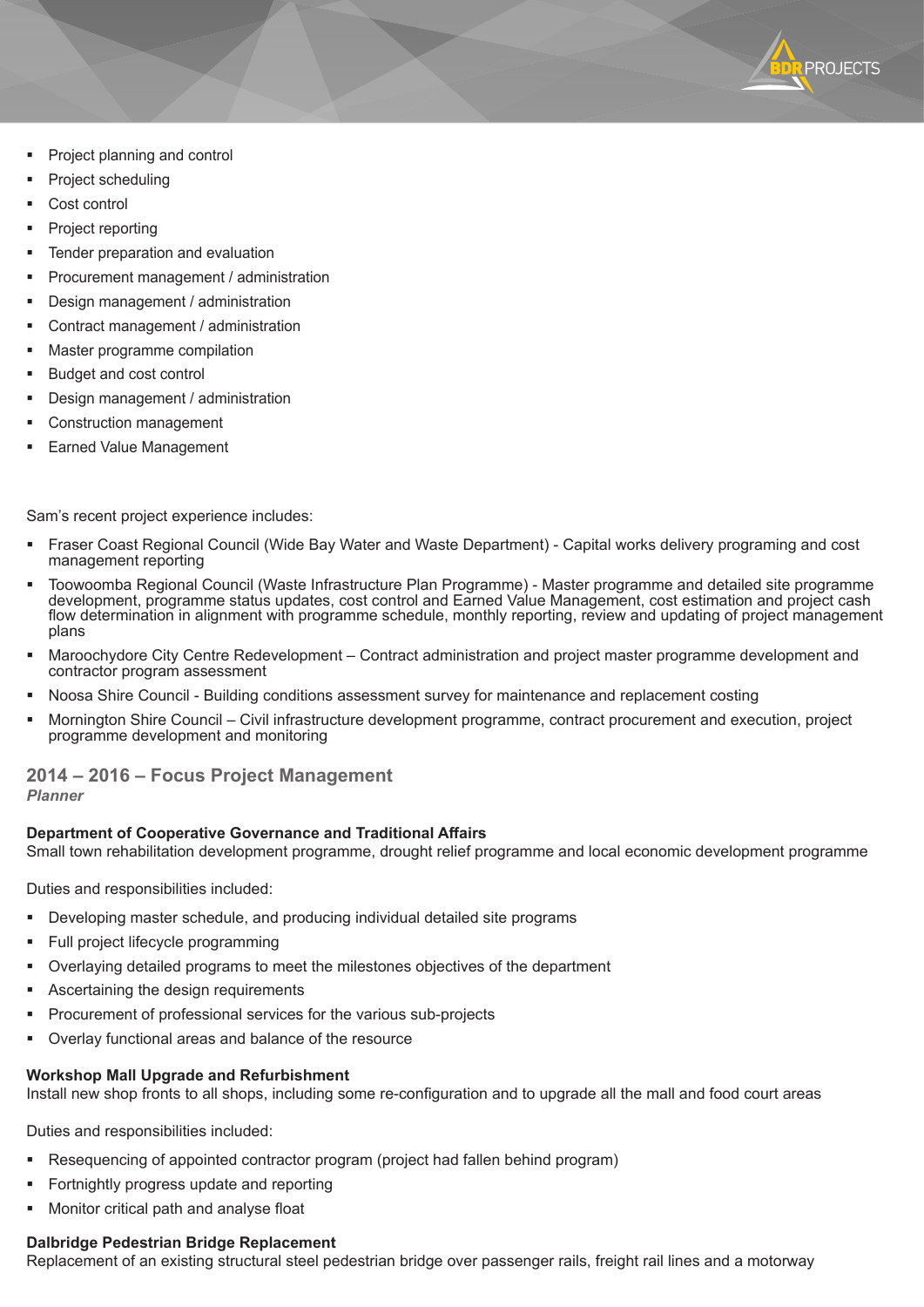Duties and responsibilities included:

- **Full lifecycle planning**
- Overlay design process for both the building / civil works and the rail infrastructure
- Align delivery of each section and coordinate the lead times for access subsequent sections
- Monthly progress update and reporting
- Coordination of design and procurement requirements

#### **Duffs Road Station Modernisation**

A multi-disciplinary project comprising of a concourse facelift, new passenger access building, platform rectifications and line alterations (tubular track)

PROJECTS

Duties and responsibilities included:

- Developed a detailed project program
- **Fortnightly progress updates and reporting**
- **Coordination of design and procurement requirements**

#### **Mangusutu University of Technology - Student Centre**

A multi-storey student centre to house cafes, a radio station and a student hall, comprising of bulk earthworks, a concrete frame structure and cladding

Duties and responsibilities included:

- Review and approval of contractor programs
- Time and variation claim evaluation

### **2007 – 2013 – AVENG - Grinaker LTA**

*Site Engineer / Site Manager*

#### **Moses Mabhida Rail Commuter Station for FIFA 2010 Soccer World Cup**

Train station comprising of concourse and ticket office, platform access, platforms and all perway, OHTE and singling works

Duties and responsibilities included:

- Coordination of multidisciplinary design and delivery teams for both the civil and building works, and the rail infrastructure teams
- Managed and reported on the site program progress and milestones
- Building site management

#### **Westwood Mall**

45,000m2 retail shopping centre, comprising of major bulk earthworks, a three storey concrete frame structure, mall fit-out and a parking garage

Duties and responsibilities included:

- **Fortnightly project execution plans**
- Scheduling, planning and coordination of the various sub-contractors on site
- Services coordination (plumbing, electrical, HVAC)
- Developing a collaborative team environment and professional relationships
- Site delivery, snagging and sign off for final completion